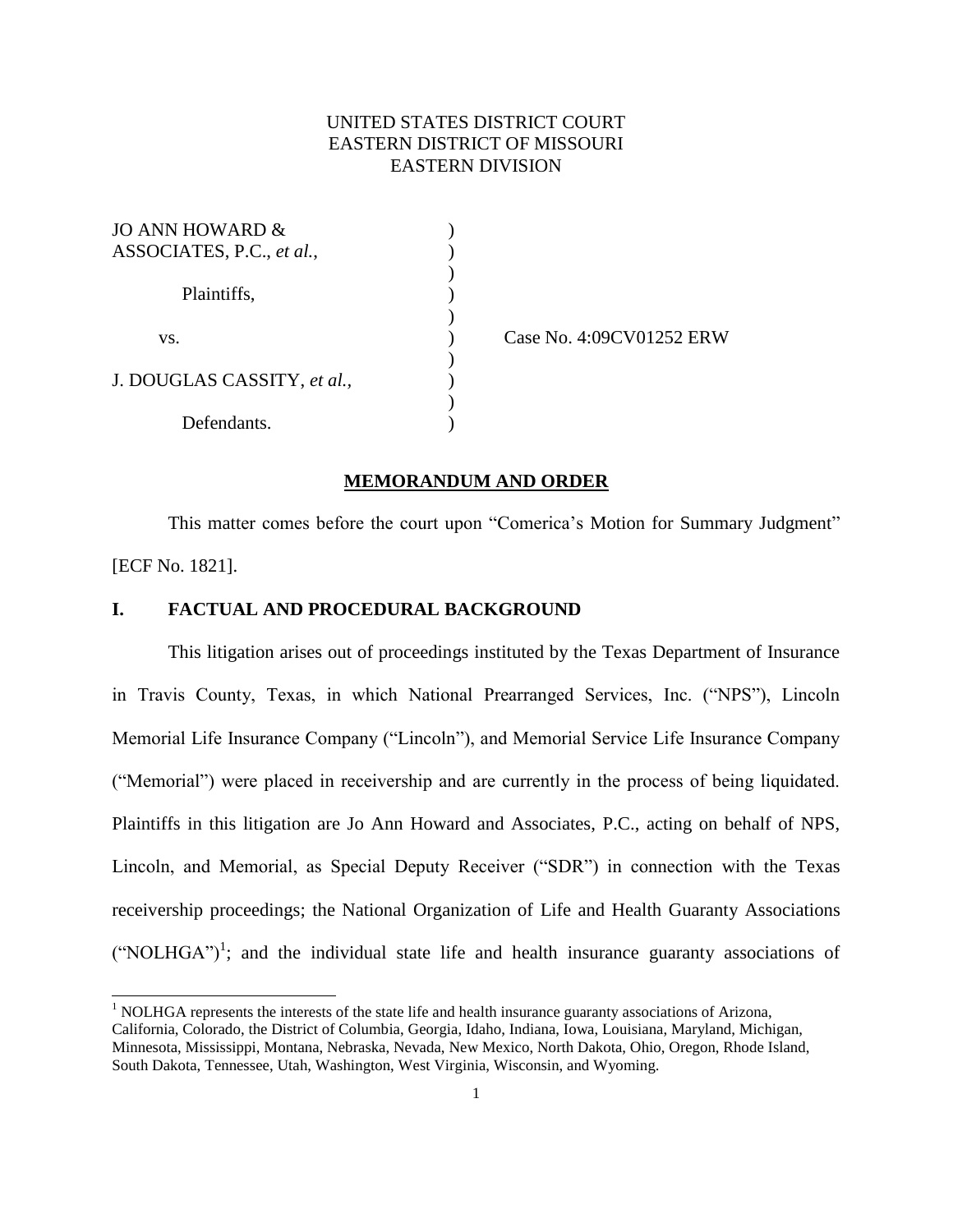Arkansas, Illinois, Kansas, Kentucky, Missouri, Oklahoma, and Texas. These individual guaranty associations, as well as those represented by NOLHGA, are statutory entities created by state legislatures to provide protection for resident policyholders in the event that a member insurance company becomes insolvent. Plaintiffs represent that these state guaranty associations have been assigned or subrogated to the claims of funeral homes and consumers arising out of dealings with NPS through (1) each state guaranty association's enabling act; (2) the NPS / Lincoln / Memorial Liquidation Plan approved by the Texas Receivership Court on September 22, 2008; or (3) express assignments received from recipients of death benefits paid by a state guaranty association.

Prior to the institution of the Texas proceedings, NPS was in the business of selling preneed funeral service contracts, which were sold to consumers through funeral homes. Lincoln and Memorial were issuers of life insurance policies. NPS represented to these consumers that the necessary funds would be available when the pre-need beneficiary died and the funeral home's claim became due. In accordance with state law, this process was accomplished in certain states by requiring the purchaser to simultaneously apply for a life insurance policy issued by Lincoln or Memorial in an amount corresponding to the amount of the pre-need contract. In other states, the pre-need trust itself purchased the life insurance policies.

On May 3, 20, 2012, Plaintiffs herein filed their Third Amended Complaint, asserting a wide variety of claims against various defendants, including, but not limited to, claims for violations of the Racketeer Influenced and Corrupt Organizations ("RICO") Act, 18 U.S.C. §§ 1961-1968, violations of the Lanham Act, 15 U.S.C. §§ 1051-1141n, state law claims concerning intentional and negligent fraudulent misrepresentations, negligence and gross negligence, breach of fiduciary duties, and violations of the Texas Receivership Act, Tex. Ins. Code §§ 443.202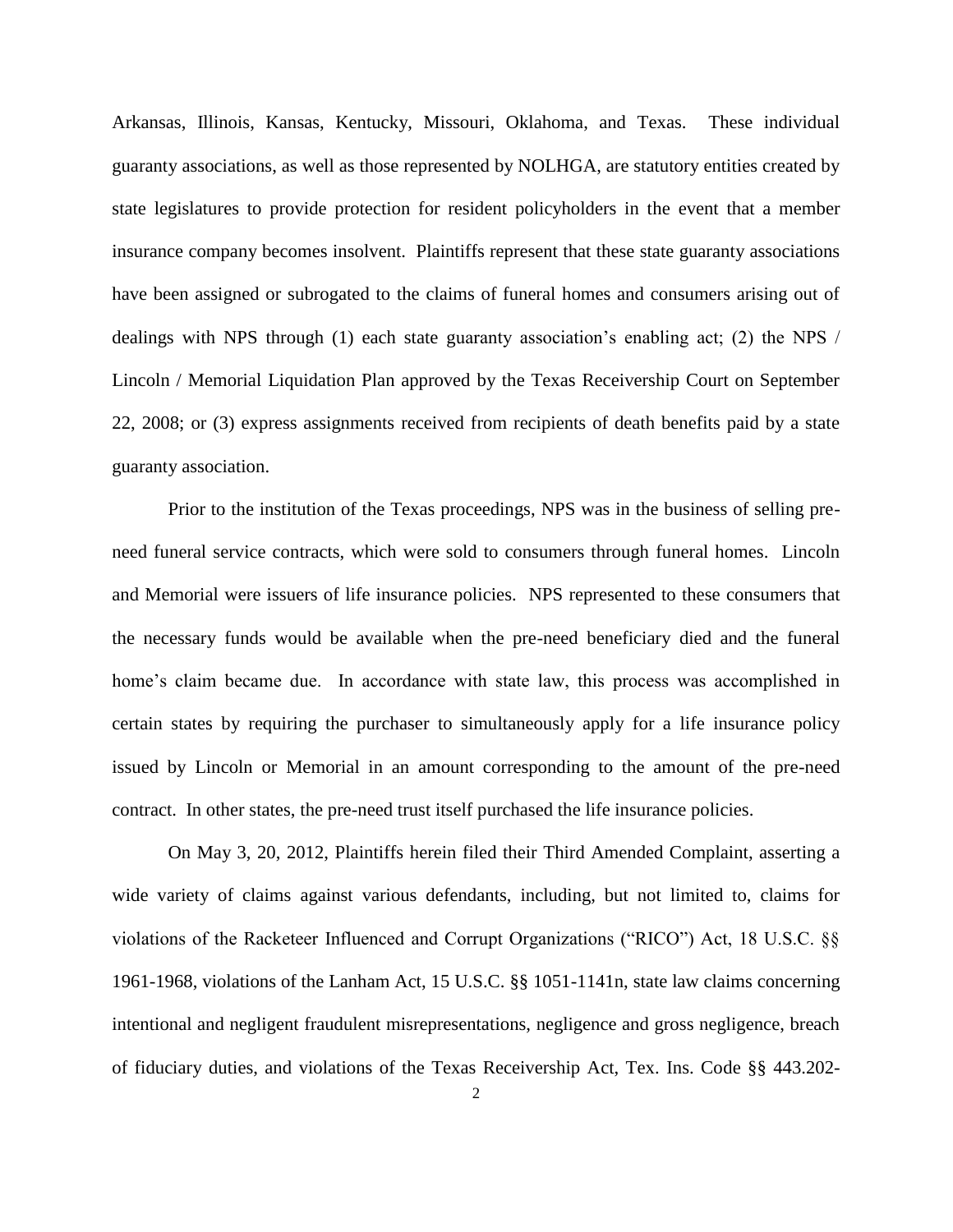443.205 [ECF No. 916]. The Third Amended Complaint alleges the fraudulent scheme's ultimate goal was to siphon funds away from NPS, Lincoln, and Memorial for the personal use of certain defendants, a scheme that ultimately left more than \$600 million in liabilities to be satisfied by the SDR and the state life and health guaranty association Plaintiffs.

There are over forty defendants named in Plaintiffs' Third Amended Complaint, with varying degrees of alleged involvement in what Plaintiffs characterize as a scheme to defraud individual consumers and funeral homes in the sale of NPS's pre-need funeral contracts. Many of these defendants have since been dismissed. The claims against Comerica Bank & Trust, N.A. ("Comerica") which is seeking summary judgment, are Breach of Fiduciary Duty by Trustee Banks (Count 19) and Negligence and Gross Negligence by Trustee Banks (Count 20) [ECF No. 916].

Comerica acted as trustee of the NPS Iowa Pre-Need trust from June 2004 until December 2005 or January  $2006<sup>1</sup>$  [ECF No. 1826]. On June 1, 2004, Comerica entered into a succession agreement with American Stock Transfer and Trust Company, the former trustee, and NPS which stated Comerica shall not have liability for the actions or omissions of the former trustee. On the same date, Comerica also entered into an Amendment to the Trust Agreement with NPS. The applicable trust agreement provisions are as follows: $2^2$ 

Section 2.2: "The Trustee shall have the exclusive management and control of the Trust and its funds; provided that the Seller at its discretion may appoint an independent qualified investment advisor so long as the requirements of Iowa law are met, and the Trustee shall have no liability for any investment decisions made by such investment advisor."

<sup>&</sup>lt;sup>1</sup> Parties dispute the ending date of Comerica's trustee tenure. Comerica asserts it was December 2005, Plaintiffs assert it was January 2006. This difference is immaterial for the purposes of this motion.

<sup>&</sup>lt;sup>2</sup> The parties agree as to the language of the trust agreement but disagree as to the implications of these provisions.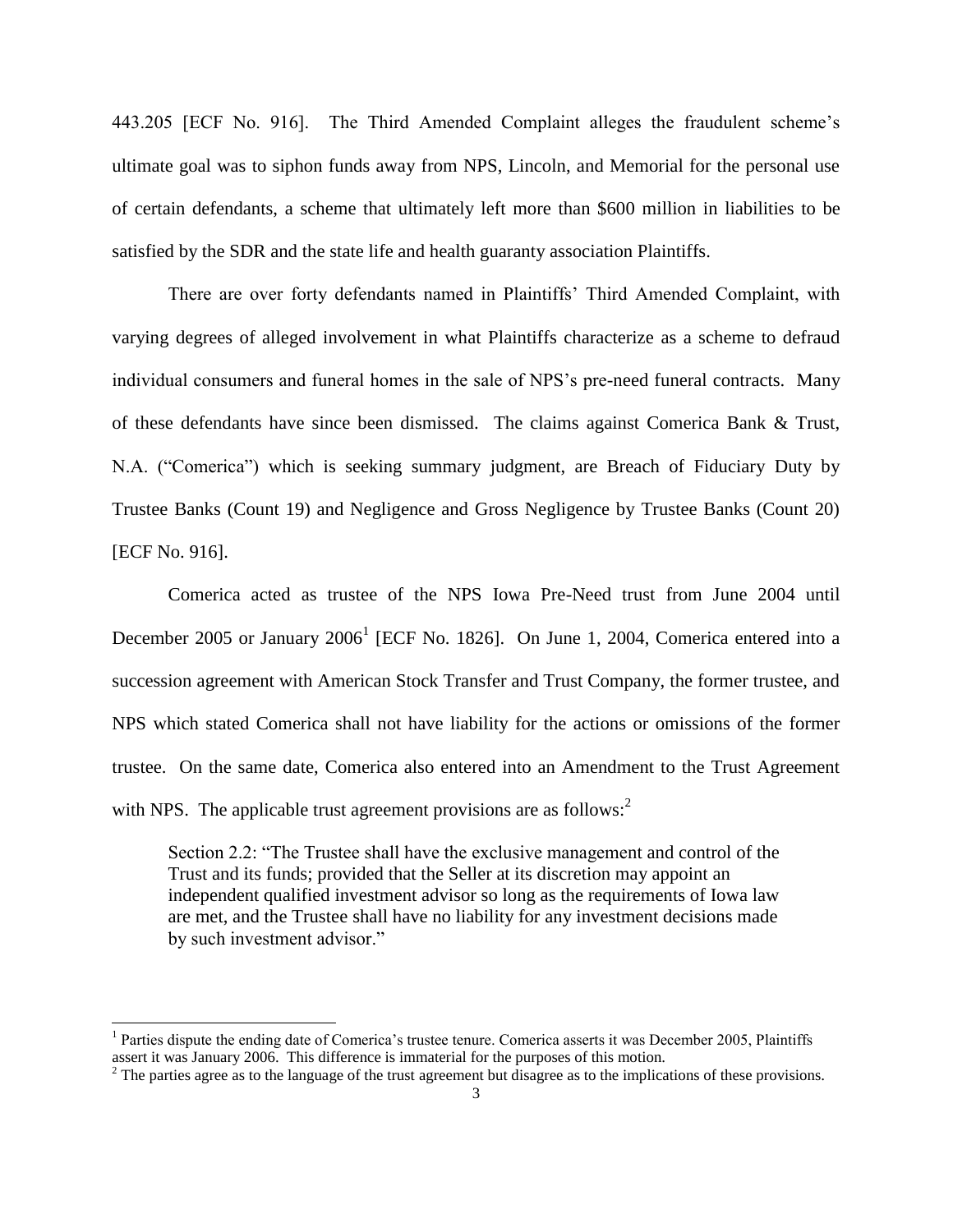Section 3.2(d): "The Trustee shall have no discretion with respect to making the distributions under this Section 3.2 and therefore, except as otherwise specifically provide above in this Section, shall make distributions only at such times and in such manner and amounts as the Seller may authorize."

Section 4.1: "The Trustee shall be accountable to the Seller and Owner only for the funds paid over to it by the Seller under such Owner's Funeral Agreement, but shall have no duty to see that the payment received complies with the provisions of the Funeral Agreements. The Trustee shall not be obliged to see that any payments so made to it are deposited according to the provisions of the Funeral Agreements."

Section  $4.2(a)$ : "The Trustee, or the investment advisor appointed pursuant to Article 2.2 hereof, shall have full discretion and authority with respect to the investment of the funds in the Trust, and shall have full discretion to trade with the corporate Trustee or others first approved in writing by the Seller. The Trustee or such investment advisor are authorized and empowered, but not by way of limitation with the following powers, rights, and duties: . . . (a) to invest any part or all of the funds in the Trust in any common or preferred stock, openend or closed-end mutual funds, . . . life insurance insuring the life of any beneficiary as the term "Beneficiary" is defined in paragraph 1.1 herein, . . . as it shall in its absolute discretion select without regard to any of the restrictions of the laws of any jurisdiction applicable to investments of fiduciaries except that the Trustee shall exercise such judgment and care which men of ordinary prudence exercise in the management of their own affairs with regard to the permanent disposition of their funds."

Section 4.5: "No successor trustee shall be liable for any act or failure to act of any predecessor Trustee."

Comerica asserts David Wulf of Wulf, Bates & Murphy was appointed investment

advisor of the Iowa Trust and made investment decisions upon which Comerica relied [ECF No.

1977].<sup>3</sup> During Comerica's tenure as trustee, NPS was licensed to sell pre-need funeral contracts

in Iowa [ECF No. 1826].

 $\overline{a}$ 

Before becoming trustee, Comerica's trust administrator was in communication with

David Bowman, a broker at Merrill Lynch, and Jean Maylack, NPS' outside counsel [ECF No.

 $3$  Plaintiffs dispute any facts related to appointment of the independent investment advisor and investment decisions made for the trusts.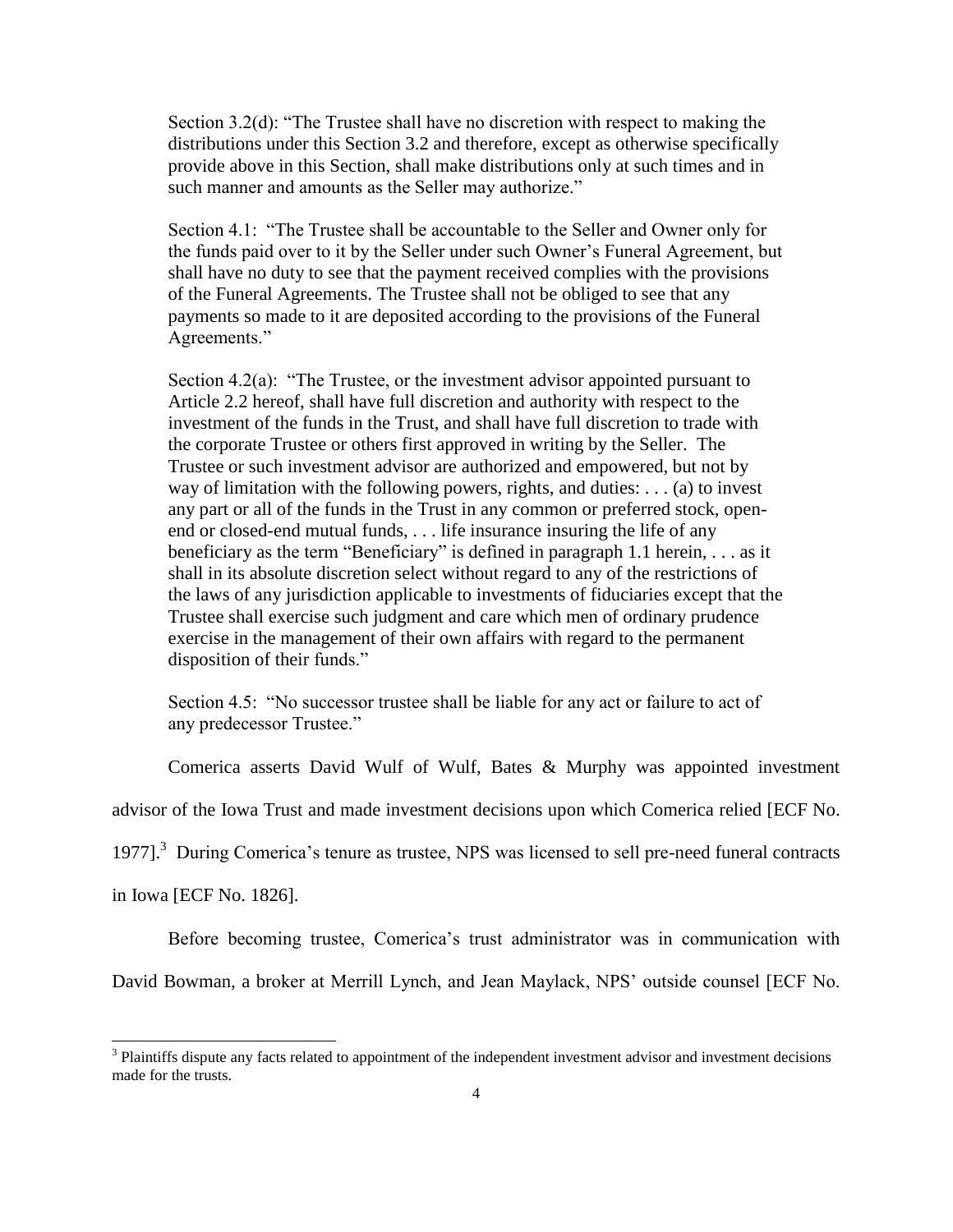1826]. The Iowa NPS trust held Merrill Lynch Funds and insurance policies. All deposits and withdrawals went through the Merrill Lynch account for the trust. Comerica's trust administrator's understanding of Comerica's role was to "mirror activity (deposits, withdrawals, income, etc.)" of Merrill Lynch. Comerica's trust administrator also spoke with AST, the prior trustee, regarding how to administer the trust account. Every month, Comerica received a statement from Merrill Lynch regarding the deposits into the trust. Comerica also received from NPS a list of individuals who had life insurance policies.<sup>4</sup> Comerica did not take custody of the policies or any other trust assets. Comerica would reconcile the information it received from NPS and Merrill Lynch and prepare a statement for the trust.<sup>5</sup> All of the transactions in the Iowa trust were performed by Merrill Lynch [ECF No. 1977]. NPS' president sent wire transfer requests to Merrill Lynch requesting transfer of trust funds to Lincoln to purchase life insurance policies and pay premiums. Comerica did not receive copies of these requests.

During Comerica's tenure as trustee, there were no policy loans taken against the trust assets, no improper lapses or cancellations of insurance policies, whole life policies were not replaced with term policies, no improper surrenders of policies or trust assets, no promissory notes or debentures replacing or transferring funds from trust assets and all pre-need funeral contracts were paid during Comerica's tenure. The trust assets at the beginning of Comerica's tenure were approximately \$1.8 million and when its tenure ended, approximately \$6.4 million. Throughout Comerica's tenure as trustee, the percentage of trust assets held as life insurance policies increased dramatically, from 66% of total assets to 86% [ECF No. 1977]. Comerica was removed as trustee in December 2005 [ECF No. 1826].

<sup>&</sup>lt;sup>4</sup> Plaintiffs dispute the accuracy of these statements and whether they listed every individual who had a life insurance policy.

<sup>&</sup>lt;sup>5</sup> The parties dispute how often this occurred.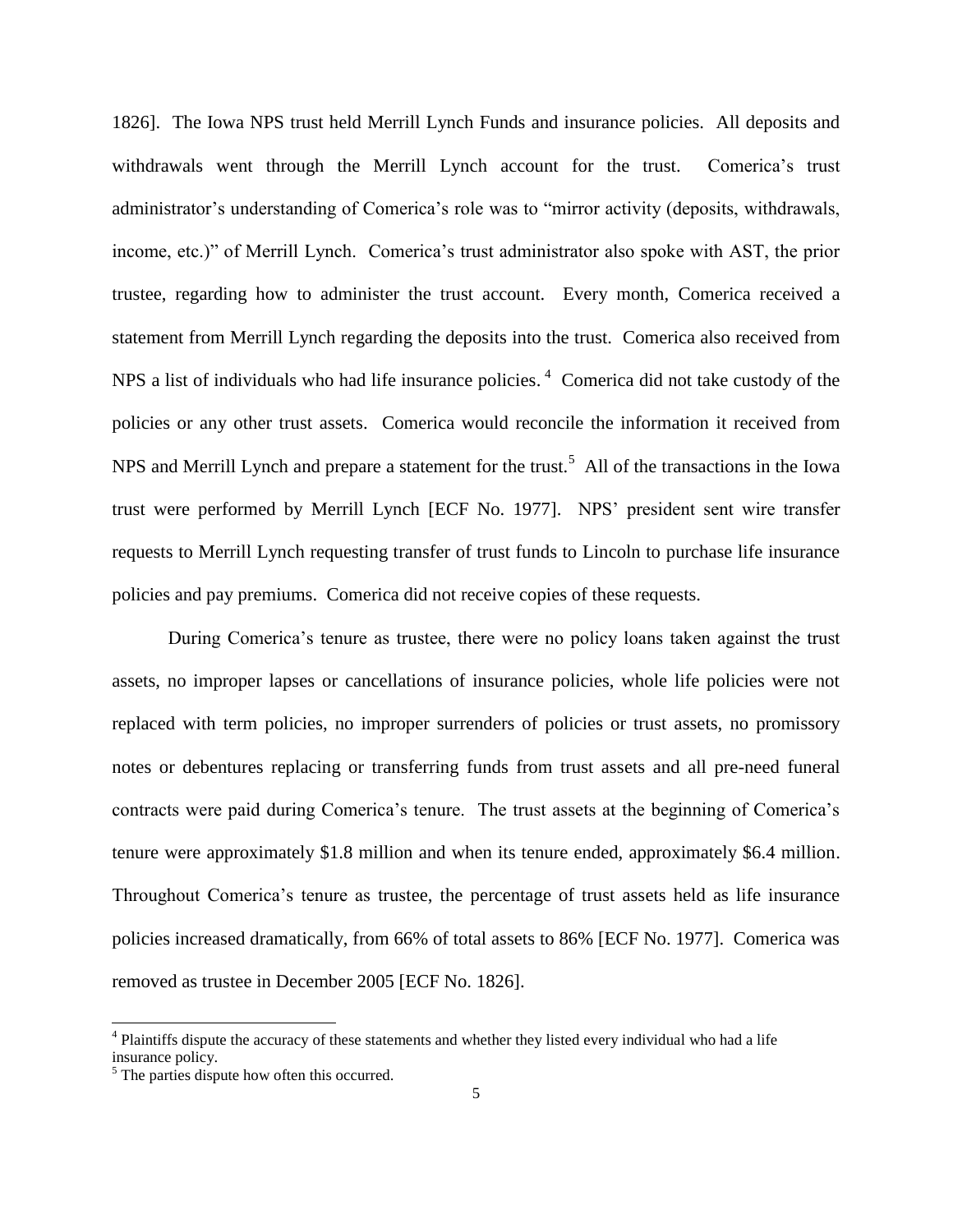# **II. SUMMARY JUDGMENT STANDARD**

A court shall grant a motion for summary judgment only if the moving party shows "there is no genuine dispute as to any material fact and that the movant is entitled to a judgment as a matter of law." Fed. R. Civ. P. 56(a); *see Celotex Corp. v. Catrett*, 477 U.S. 317, 322 (1986). By definition, material facts "might affect the outcome of the suit under the governing law," and a genuine dispute of material fact is one "such that a reasonable jury could return a verdict for the nonmoving party." *Anderson v. Liberty Lobby, Inc.*, 477 U.S. 242, 248 (1986). If the non-moving party has failed to "make a showing sufficient to establish the existence of an element essential to that party's case, . . . there can be 'no genuine issue as to any material fact,' since a complete failure of proof concerning an essential element of the non-moving party's case necessarily renders all other facts immaterial." *Celotex*, 477 U.S. at 322-23.

The moving party bears the initial burden of proof in establishing "the non-existence of any genuine issue of fact that is material to a judgment in his favor." *City of Mt. Pleasant, Iowa v. Associated Elec. Co-op., Inc.*, 838 F.2d 268, 273 (8th Cir. 1988). The moving party must show that "there is an absence of evidence to support the nonmoving party's case." *Celotex*, 477 U.S. at 325. If the moving party meets this initial burden, the non-moving party must then set forth affirmative evidence and specific facts that demonstrate a genuine dispute on that issue. *Anderson*, 477 U.S. at 250. When the burden shifts, the non-moving party may not rest on the allegations in its pleadings, but, by affidavit and other evidence, must set forth specific facts showing that a genuine dispute of material fact exists. Fed. R. Civ. P. 56(c)(1); *Stone Motor Co. v. Gen. Motors Corp.*, 293 F.3d 456, 465 (8th Cir. 2002). To meet its burden and survive summary judgment, the non-moving party must "do more than simply show that there is some metaphysical doubt as to the material facts." *Matsushita Elec. Indus. Co. v. Zenith Radio Corp.*,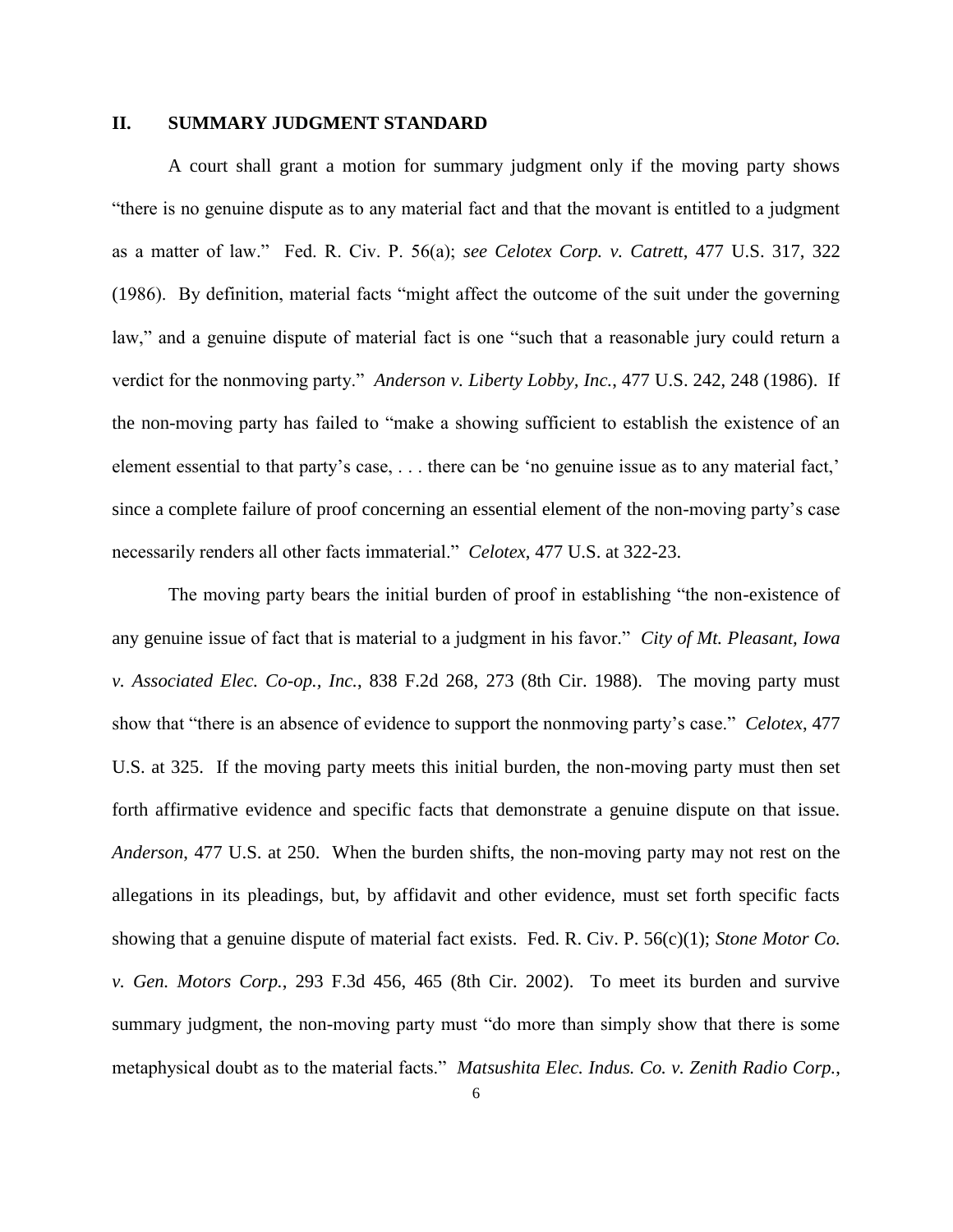475 U.S. 574, 586 (1986). Instead, the non-moving party must demonstrate sufficient favorable evidence that could enable a jury to return a verdict for it. *Anderson*, 477 U.S. at 249. "If the non-moving party fails to produce such evidence, summary judgment is proper." *Olson v. Pennzoil Co.*, 943 F.2d 881, 883 (8th Cir. 1991).

In ruling on a motion for summary judgment, the Court may not "weigh the evidence in the summary judgment record, decide credibility questions, or determine the truth of any factual issue." *Kampouris v. St. Louis Symphony Soc.*, 210 F.3d 845, 847 (8th Cir. 2000). The Court instead "perform[s] only a gatekeeper function of determining whether there is evidence in the summary judgment record generating a genuine issue of material fact for trial on each essential element of a claim." *Id.* The Court must view the facts and all reasonable inferences in the light most favorable to the nonmoving party. *Reed v. City of St. Charles*, 561 F.3d 788, 790 (8th Cir. 2009).

#### **III. DISCUSSION**

Comerica raises six arguments for granting summary judgment on the two claims against it: breach of fiduciary duty and negligence [ECF No. 1821]. The Court addresses each argument as follows.

#### *A. Causation*

Comerica contends Plaintiffs cannot establish causation in both their negligence and breach of fiduciary duty claims. A plaintiff must establish two prongs of causation: cause in fact and scope of liability. *Garr v. City of Ottumwa*, 846 N.W.2d 865, 869 (Iowa 2014).<sup>6</sup> The conduct is a cause in fact of the harm if but-for the conduct, the harm would not have happened. *Id*. The scope of liability is the legal cause or proximate cause test and applies a risk standard.

 6 Iowa law applies under the trust agreement.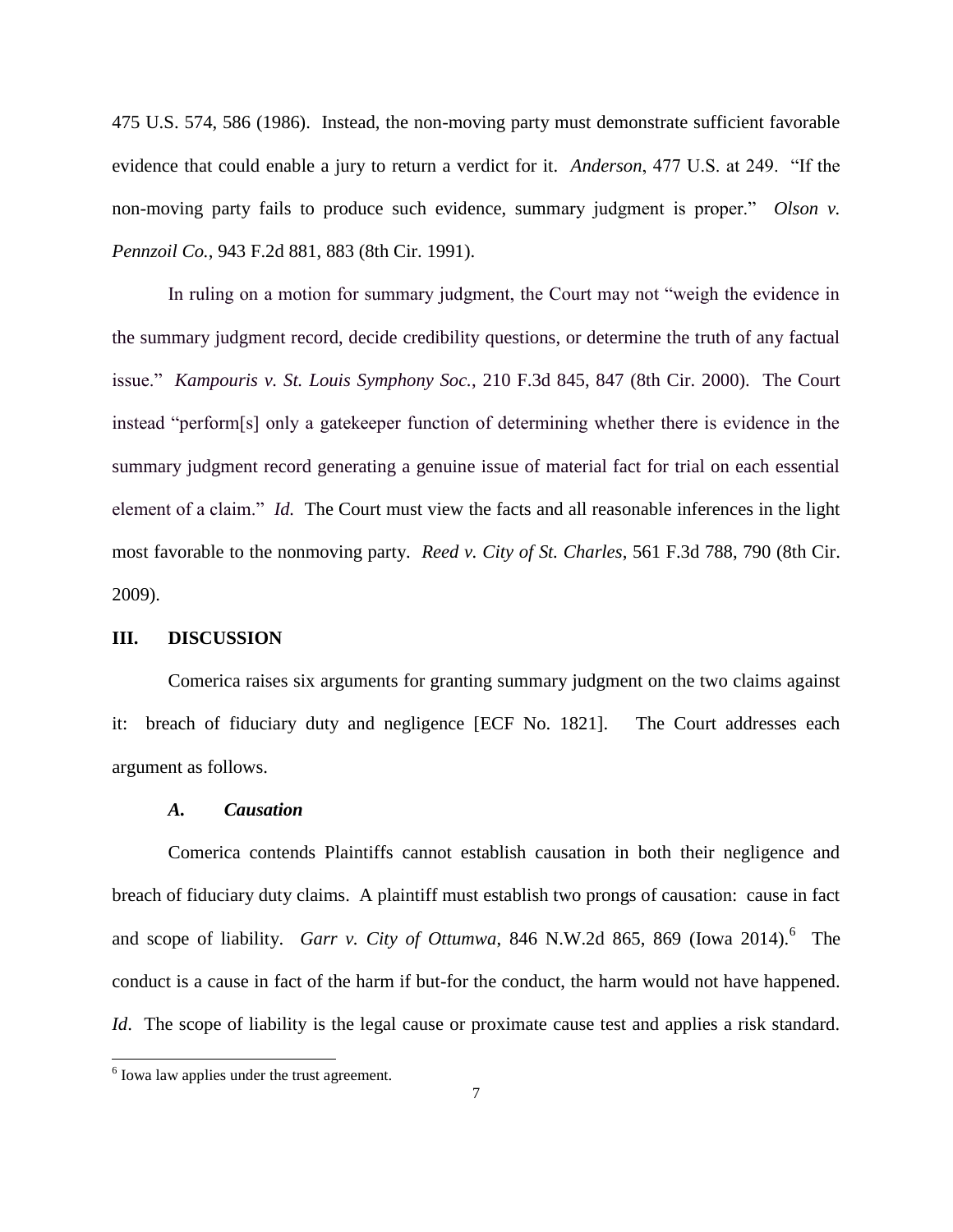*Thompson v. Kaczinski*, 774 N.W.2d 829, 837-38 (Iowa 2009). The scope of liability test is factintensive and "requires consideration of the risks that made the actor's conduct tortious and a determination of whether the harm at issue is a result of any of those risks." *Id*. Foreseeability of an injury remains an important consideration in the analysis. *Id. at* 838-39. Causation is a jury question but in cases where there is no evidence of causation, it may be decided as a matter of law. *Garr*, 846 N.W.2d at 870.

Plaintiffs have shown sufficient evidence of causation to present the issue to a jury. Comerica asserts Plaintiffs cannot prove Comerica caused any harm because all of the pre-need contracts were paid during Comerica's tenure as trustee. But the injury Plaintiffs are asserting is not for contracts unpaid while Comerica was trustee. The injury is the significant amount of assets Comerica allowed to be taken out of the trusts without oversight causing contracts signed during Comerica's tenure to go unpaid at a future date. There is evidence in the record of Comerica allowing wire transfer requests from NPS' president to be sent to Lincoln, an affiliated company, to purchase life insurance policies or pay premiums. This money was then looted from Lincoln through a variety of ways by the Cassity family. Plaintiffs have created a genuine issue of material fact as to whether Comerica's alleged breaches allowed the scheme to continue and flourish.

It is not unjust or impractical to impose liability against Comerica for the harm alleged. Pre-need contracts are susceptible to this exact harm where a pre-need seller promises to provide services in the future for payment now and then uses the money for illicit purposes. One purpose of pre-need funeral contract statutes in is to protect the consumer's money to ensure the funds are available when they are needed in the future. The vehicle chosen by the legislators to accomplish this purpose was to require the funds be placed in trusts. If Plaintiffs are able to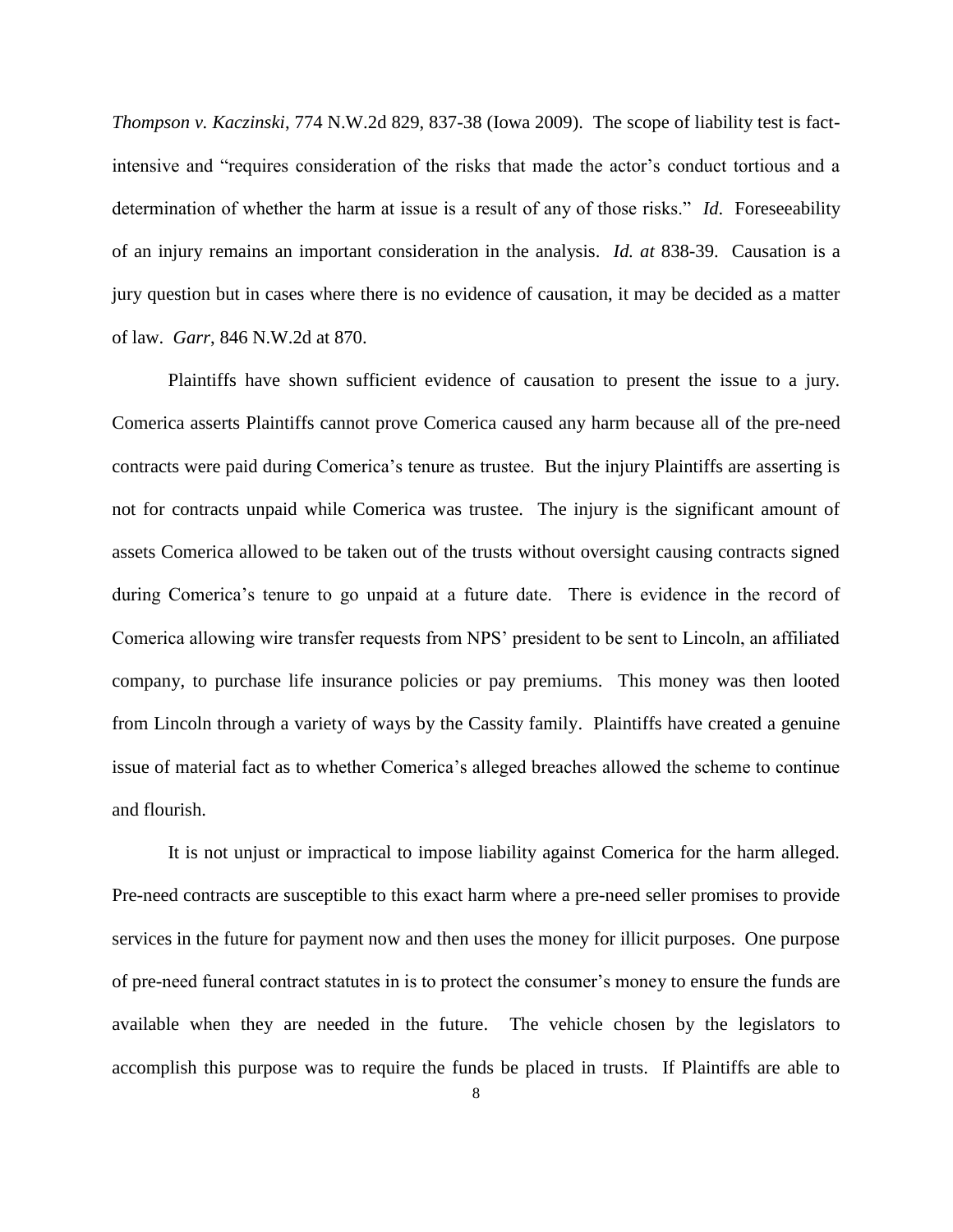establish Comerica failed to protect the trust assets, it is foreseeable Comerica's conduct caused the harm at issue.

Comerica also assert the RICO Defendants' actions were a superseding cause precluding recovery.<sup>7</sup> A defendant's conduct is not the proximate cause of the harm if a later-occurring event breaks the chain of events between the conduct and the injury. *Hayward v. P.D.A., Inc.*, 573 N.W. 29, 32 (Iowa 1997). Factors Iowa courts consider in determining if an intervening act is a superseding cause include if the intervening act brings about harm different in kind from what would otherwise have resulted, consequences of the act are extraordinary, the intervening force is operating independently of any situation created by the defendant's negligence, the intervening act is due to a third person's act or failure to act, the intervening act is due to a third person's actions and subjects the third person to liability, and the degree of culpability of the wrongful act of a third person. *Id*. In order to preclude a defendant from liability, the intervening act must not have been reasonably foreseeable. *Id*.

The intervening actions of the RICO Defendants were reasonably foreseeable to Comerica. As previously discussed, the purpose of pre-need trusts is to prevent exactly the type of harm which occurred in the present case. That an individual would use fraudulent actions to gain access to assets in any trusts is entirely foreseeable. At a minimum, Plaintiffs have put forth enough material facts to raise the issue of whether Comerica's actions proximately caused Plaintiffs' injuries. "[W]hen facts are in dispute or room exists for reasonable different of opinion as to whether the conduct is intervening, the question is for the jury." *Haumersen v.* 

 $7$  The RICO Defendants include Doug Cassity, Brent Cassity, Tyler Cassity, Randal Sutton, Howard Wittner, David Wulf, Wulf, Bates & Murphy, Inc., Tony Lumbpkin, Katherine Scannell, Kelly Tate, George Wise, Randy Singer, Joe Cappleman, Roxanne Schnieders, James Crawford, Keith Hale, Mike Butler, Nicki Province, Erin Province, Forever Enterprises, Inc., National Heritage Enterprises, Inc., and Lincoln Memorial Services, Inc.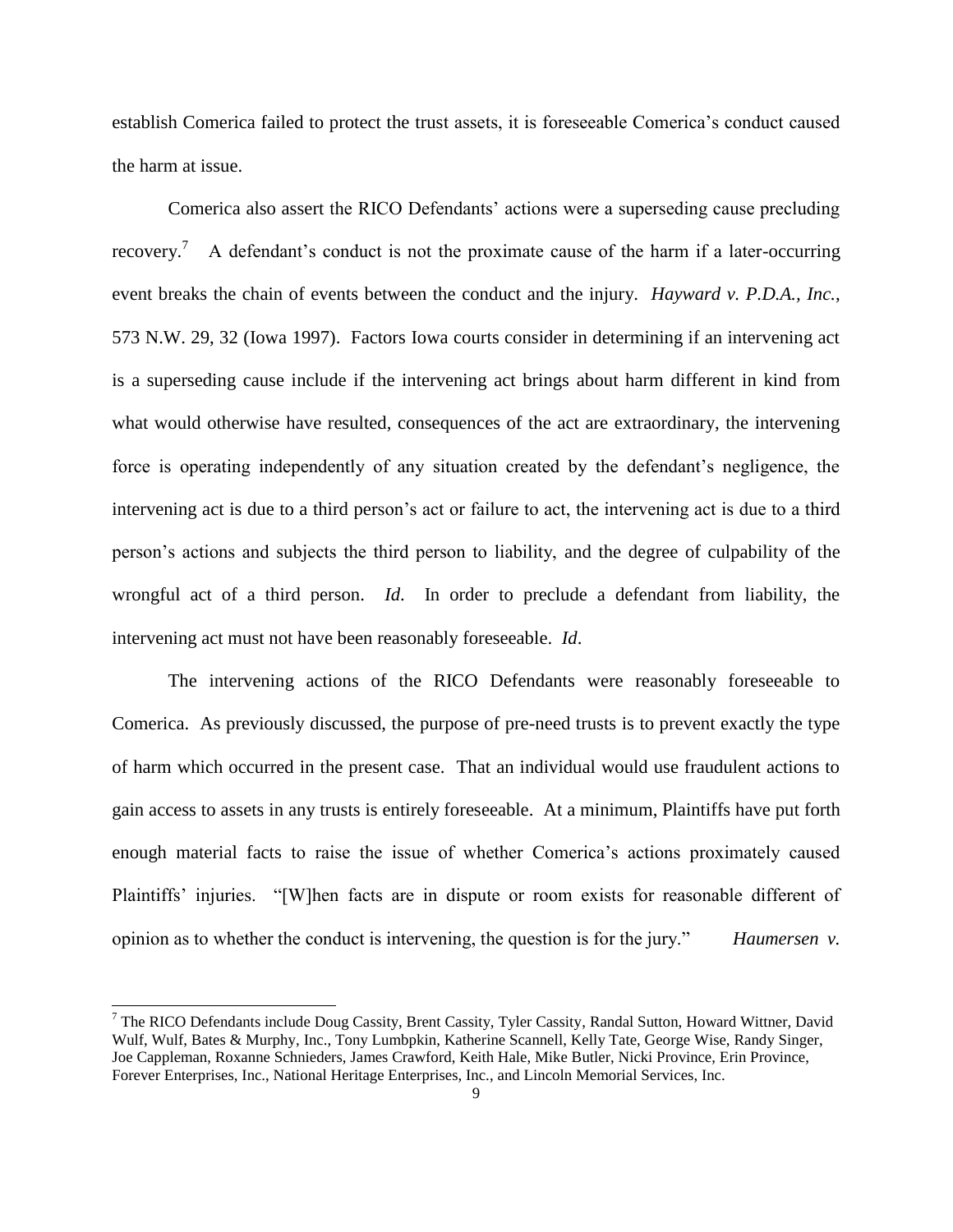*Ford Motor Co.*, 257 N.W.2d 7, 15 (Iowa 1977). Comerica's Motion for Summary Judgment on this point is denied.

#### *B. Comerica's Duties*

Comerica next argues it does not owe a duty for investment of the Iowa Trust Funds or for pre-need contract funds not a part of the Iowa trust during Comerica's tenure.

#### **1. Duty for Investment of Iowa Trust Funds**

Comerica states it was relieved of liability for any investment decisions made by an investment advisor under the trust agreement. As stated *infra* in the uncontroverted material facts, the Iowa trust agreement allows for the appointment of an independent investment advisor who may invest the trust funds in life insurance. The Iowa preneed funeral statute also allows an investment advisor to be appointed, although it does not provide for relief from liability. Iowa Code § 523A.203(4) (2003).

Under Iowa law, "the settlor can vary the terms of trust management from those set out by statute." *Hanson v. Minette*, 461 N.W.2d 592, 596 (Iowa 1990). Comerica and NPS were allowed to contract for a relief from liability for investment decisions. But there is a point at which public policy prohibits a trustee from contracting away liability for breaches. *Walker v. Howell*, 226 N.W. 85, 89-90 (Iowa 1929). As such a trustee always has an overarching duty to protect all trust assets for the beneficiaries. Iowa Code  $\S$  523A.202(2)(d). There is ample evidence in the record for a jury to find Comerica did not protect the trust assets, even with the appointment of the investment advisor and relief from liability for investment decisions.

Additionally, there is evidence in the record creating a genuine issue of material fact as to whether Comerica should get the protections of the exculpation clause because it violated other provisions of Iowa statutes such as allowing the trust assets to be invested in NPS' business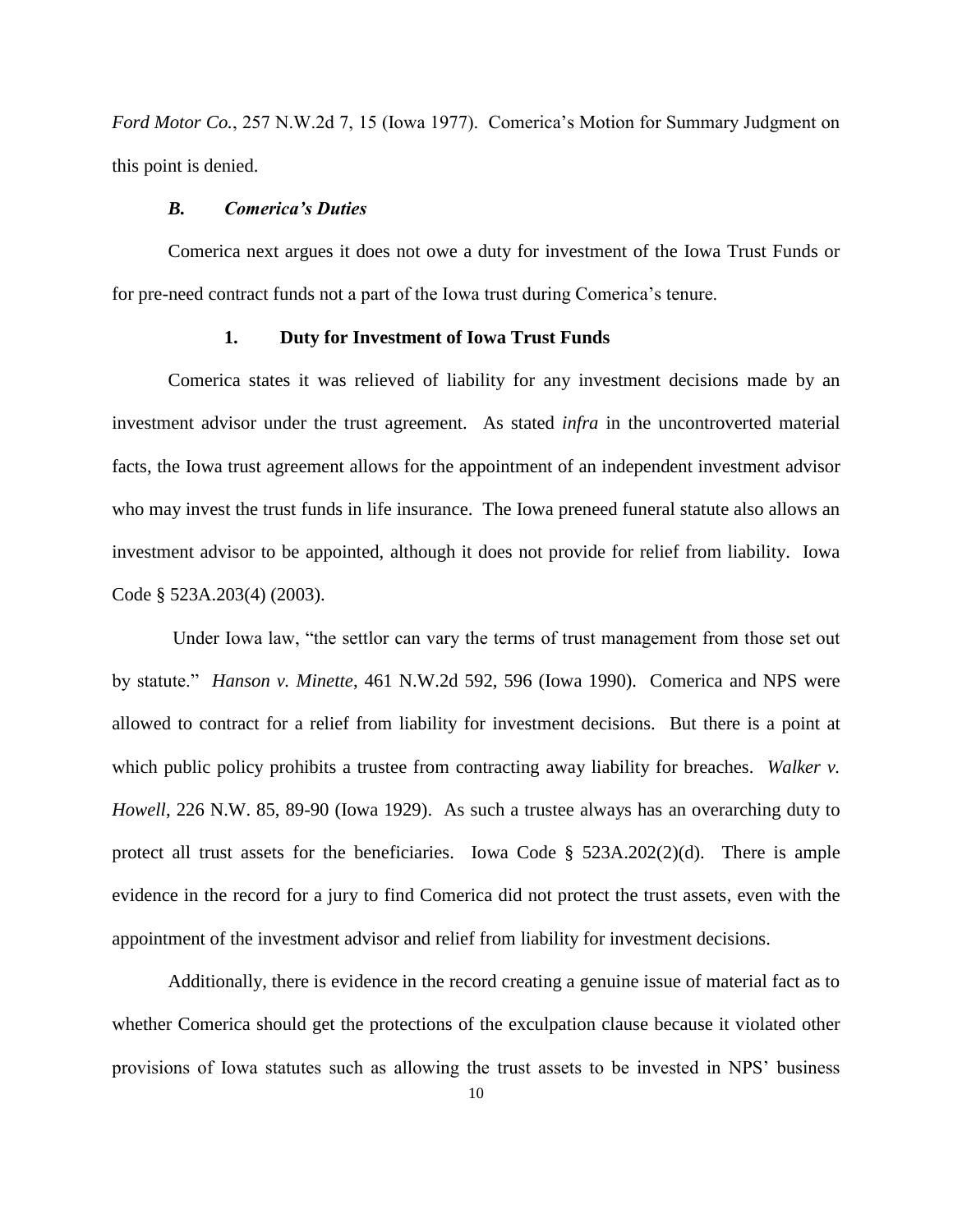operations and failure to hold control of the trust assets.<sup>8</sup> Further, there are disputed facts as to whom was the appointed investment advisor and if the investment decisions were made by the investment advisor or employees of NPS. There are genuine issues of material fact in regards to investment of the Iowa trust assets which must be decided by a jury.

# **2. Duty for Funds or Insurance Policies It Did Not Receive**

Comerica contends it does not owe a duty for funds or insurance policies it did not receive. Such funds include those placed in the Iowa trust after Comerica's tenure as trustee ended. Comerica is correct. Under the trust agreement, the succession agreement, and Iowa law, Comerica does not have a duty for trust funds it did not receive during its tenure. However, Plaintiffs are not alleging Comerica owed a duty over those trust funds. Plaintiffs are alleging the loss of those future trust funds are the damages caused by Comerica's actions during its tenure. As to liability for a predecessor trustee's actions, Plaintiffs are alleging Comerica is liable for its own failure to remedy the breaches, not for the breaches committed by the predecessor trustee. Comerica has failed to prove there is no evidence of causation on this issue as to prevent the issue from being presented to the jury.

Comerica also claims it does not owe a duty for insurance policies it did not receive. However, there is evidence in the record those insurance policies were purchased with Iowa trust assets. Thus, the policies should have been received by Comerica. A trustee has a duty to control and protect trust assets. The life insurance policies were purchased with trust assets and became assets themselves. Comerica should have controlled the assets and did owe a duty to

<sup>&</sup>lt;sup>8</sup> The Iowa Funeral Services Statute prohibits a trustee from investing, directly or indirectly, in a seller's business operations. Iowa Code §  $523A.203(6)(c)$ . There is a genuine dispute of material facts as to whether investment in life insurance policies sold by an affiliate of NPS constitutes investment in NPS' business operations.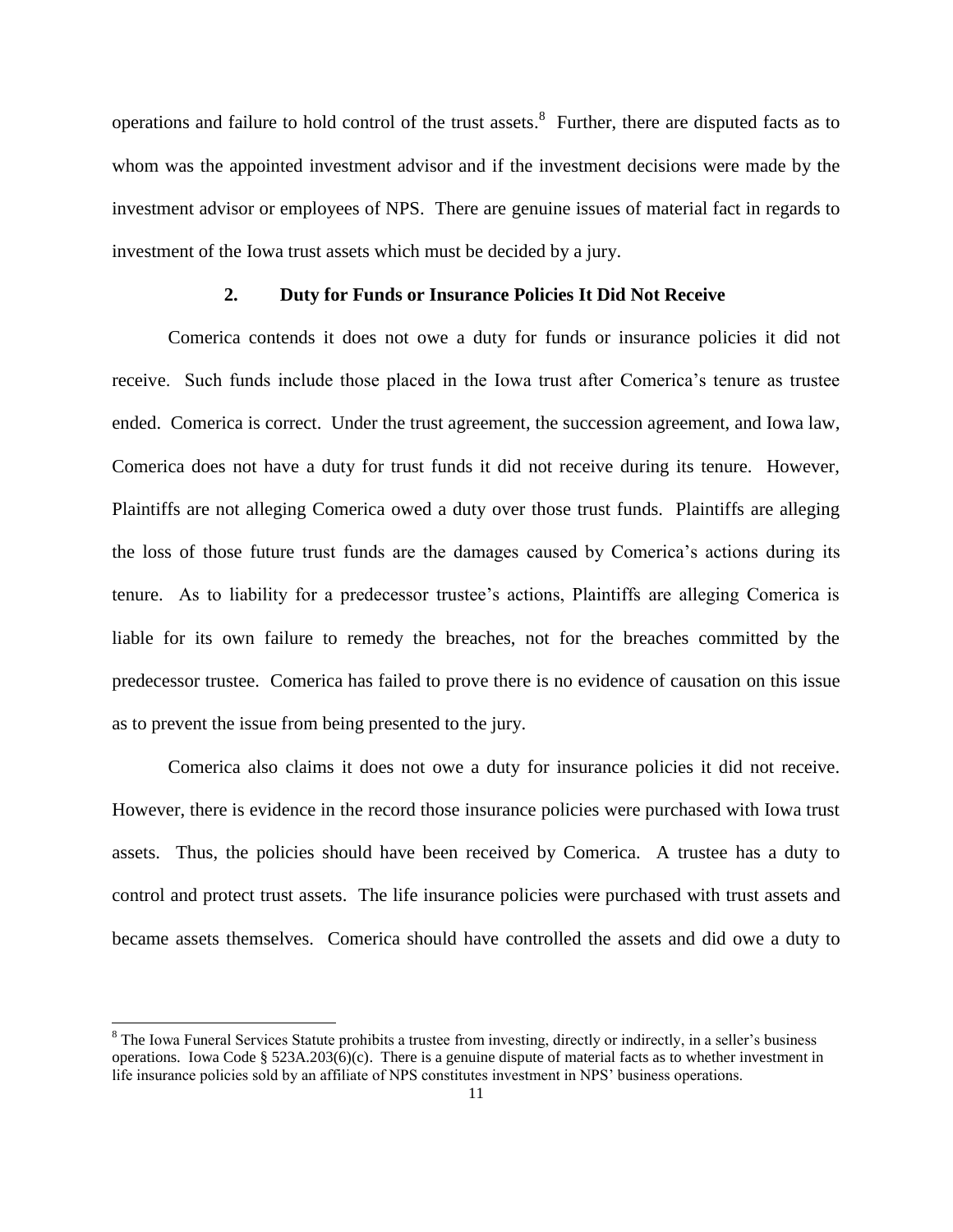those for whom insurance policies were purchased with trust funds. Comerica's Motion for Summary Judgment is denied as to this point.

# *C. Indemnification Provision*

Comerica asserts the "Amendment to Trust Agreement" includes an indemnification provision barring Plaintiff SDR's claims brought on behalf of NPS. The "Amendment to Trust Agreement" provides:

"The Trustee shall not be required to engage in administrative proceedings or litigation without being indemnified to its satisfaction against any expenses thereof. In any case in which the Trustee engages in administrative proceedings or litigation in discharge of its fiduciary obligations, its expenses thereof shall constitute a charge against the assets of the Trust unless paid by the Seller."

# [ECF No. 1826-3].

Indemnification agreements are enforceable in Iowa. *Herter v. Ringland-Johnson-Crowley Co.*, 492 N.W.2d 672, 674 (Iowa 1992). However, Iowa courts look with disfavor on agreements relieving a party of its own negligence and require such language to be "clear and unequivocal." *Id*. The agreement need not expressly state such relief, but it must clearly import the intent. *Id*. "General indemnity language in a contract has been deemed insufficient to impose indemnity for the indemnitee's own negligence." *McNally & Nimergood v. Neumann-Kiewit Constructors, Inc.*, 648 N.W.2d 564, 572 (Iowa 2002).

Here, the indemnification provision is general and broad. It lists no exclusions or instances for which Comerica would be indemnified or not. It states Comerica will be indemnified for any litigation in discharge of its fiduciary obligations. Intent to relieve Comerica of liability for negligence is not clear. Without "clear and unequivocal" language, this Court cannot find the provision indemnifies Comerica for negligence.

### *D. Statute of Limitations*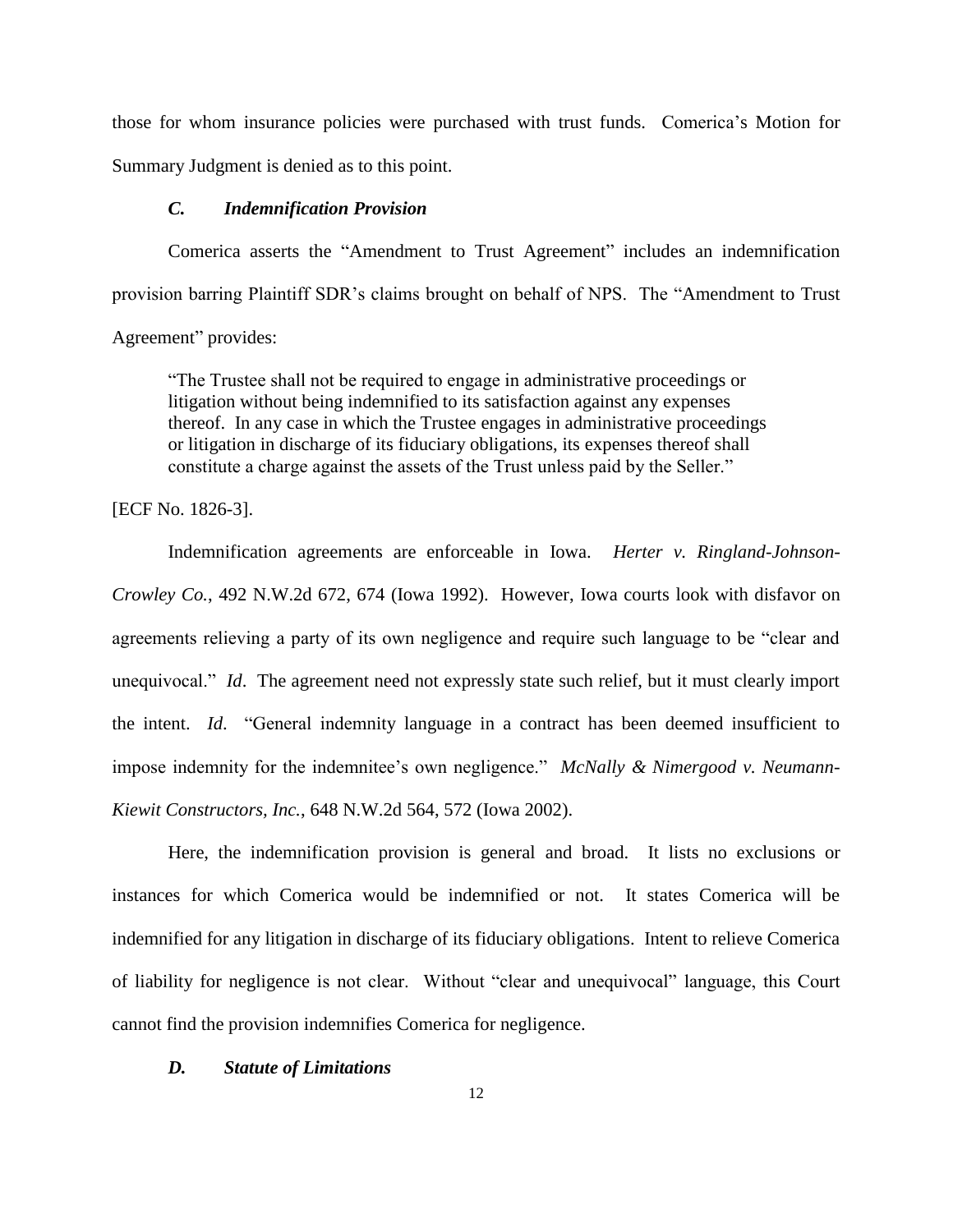Next, Comerica argues Plaintiffs' claims are barred by the Iowa two-year statute of limitations for negligence. Comerica claims appointment of a receiver does not toll the statute of limitations.

District courts exercising supplemental jurisdiction apply the choice-of-law rules of the forum state and the state statutes of limitations indicated by those choice-of-law rules. [ECF No. 449] (quoting *East Maine Baptist Church v. Union Planters Bank, N.A.*, 244 F.R.D. 538, 545 (E.D. Mo. 2007)). Under Missouri choice of law principles, the applicable statute of limitations is a procedural matter, meaning that the forum state's law applies. *Id. (*citing *Nettles v. Am. Tel. & Tel. Co.*, 55 F.3d 1358, 1362 (8th Cir. 1995)). Missouri law provides for a five-year period of negligence claims. Mo. Rev. Stat. § 516.120. Section 516.120 must be read in conjunction with Section 516.190, Missouri's borrowing statute. *Nettles v. Am. Tel.*, 55 F.3d at 1362. If the cause of action originates in Iowa and Iowa's statute of limitations bars the action as untimely, the borrowing statute adopts Iowa's statute of limitations. *Id*. Iowa law provides for a two-year period for injuries based on torts. Iowa Code § 614.1(2).

First, the Court must decide if the action is barred under Iowa law to determine if the Missouri borrowing statute applies. If the Missouri borrowing statute does not apply, the Court will then look to Missouri law to determine if the action is barred.

Under Iowa law, an action accrues when the plaintiff has actual or constructive knowledge of the facts supporting the elements of the claim. *Bressler v. Graco Children's Prod. Inc.*, 43 F.3d 379, 380 (8th Cir. 1994). Iowa has adopted the doctrine of fraudulent concealment. *Higbee v. Walsh*, 294 N.W. 597, 605 (Iowa 1940). The doctrine holds "where the party against whom a cause of action existed in favor of another, by fraud or actual fraudulent concealment prevented such other from obtaining knowledge thereof, the statute would only commence to run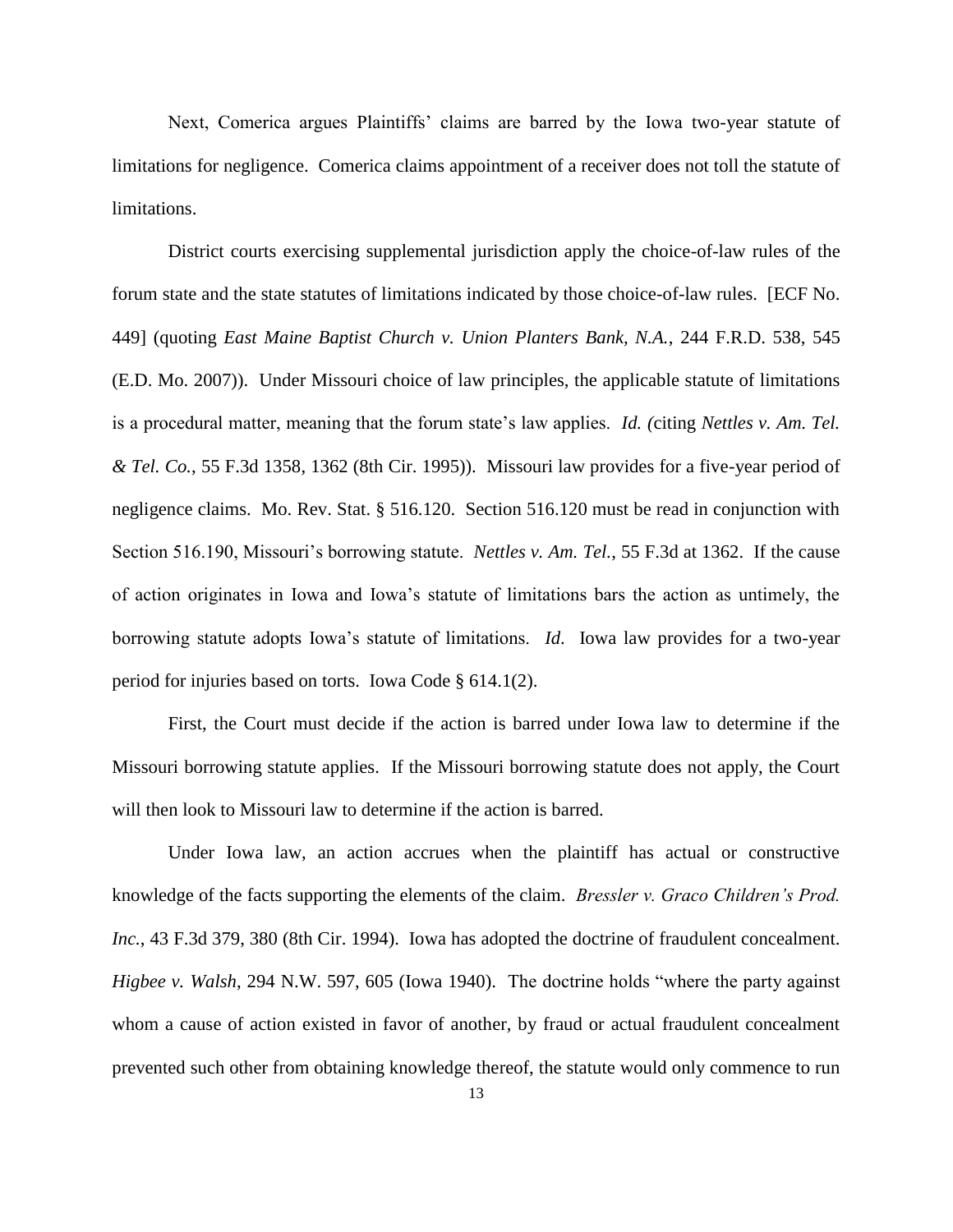from the time the right of action was discovered, or might, by the use of diligence, have been discovered." *Id*. Although Comerica is not the party committing the fraudulent acts here, the rationale behind the doctrine applies.<sup>9</sup> Iowa courts "are reluctant to afford the benefit of the statute [of limitations] to those who violate fiduciary duties." *Rowen v. Le Mars Mut. Ins. Co. of Iowa*, 282 N.W.2d 639, 647 (Iowa 1979). Due to fraudulent concealment, the facts could not have been discovered until 2008, when NPS went into receivership. Comerica became trustee in June 2004, and remained trustee until December 2005, or January 2006. NPS went into receivership in 2008 and Plaintiffs' first complaint was filed on August 6, 2009. Plaintiffs' claim is not barred by Iowa's statute of limitations.

Because Plaintiffs' claims are not barred by Iowa's statute of limitations, the Missouri borrowing statute does not apply. Under Missouri's five-year period, Plaintiffs' negligence claim is timely even if the statute of limitations began accruing when Comerica resigned as trustee in 2006.

#### *E. Economic Loss Doctrine*

Comerica asserts the economic loss doctrine precludes Plaintiffs' negligence claims because Plaintiffs are seeking purely economic damages. The doctrine states a plaintiff "who has suffered only economic loss due to another's negligence has not been injured in a manner which is legally cognizable or compensable." *Annett Holdings, Inc. v. Kum & Go, LLC*, 801 N.W.2d 499, 503 (Iowa 2011) (quoting *Neb. Innkeepers Inc. v. Pittsburgh-Des Moines Corp.*, 345 N.W.2d 124, 126 (Iowa 1984)). An economic loss is a loss unrelated to injury to the person or property of the plaintiff. *Id*. Economic losses are recoverable for actions asserting claims of

<sup>&</sup>lt;sup>9</sup> "This doctrine is analogous to the doctrine of adverse domination, a doctrine that tolls statutes of limitation for claims by corporations against their officers, directors, lawyers, and accountants while the corporation is controlled by those acting against its interests." *Kelly v. Englehart Corp.*, Nos. 1-241, 99-1807, 2001 WL 855600 at \*3 n. 7 (Iowa Ct. App. Jul. 31, 2001).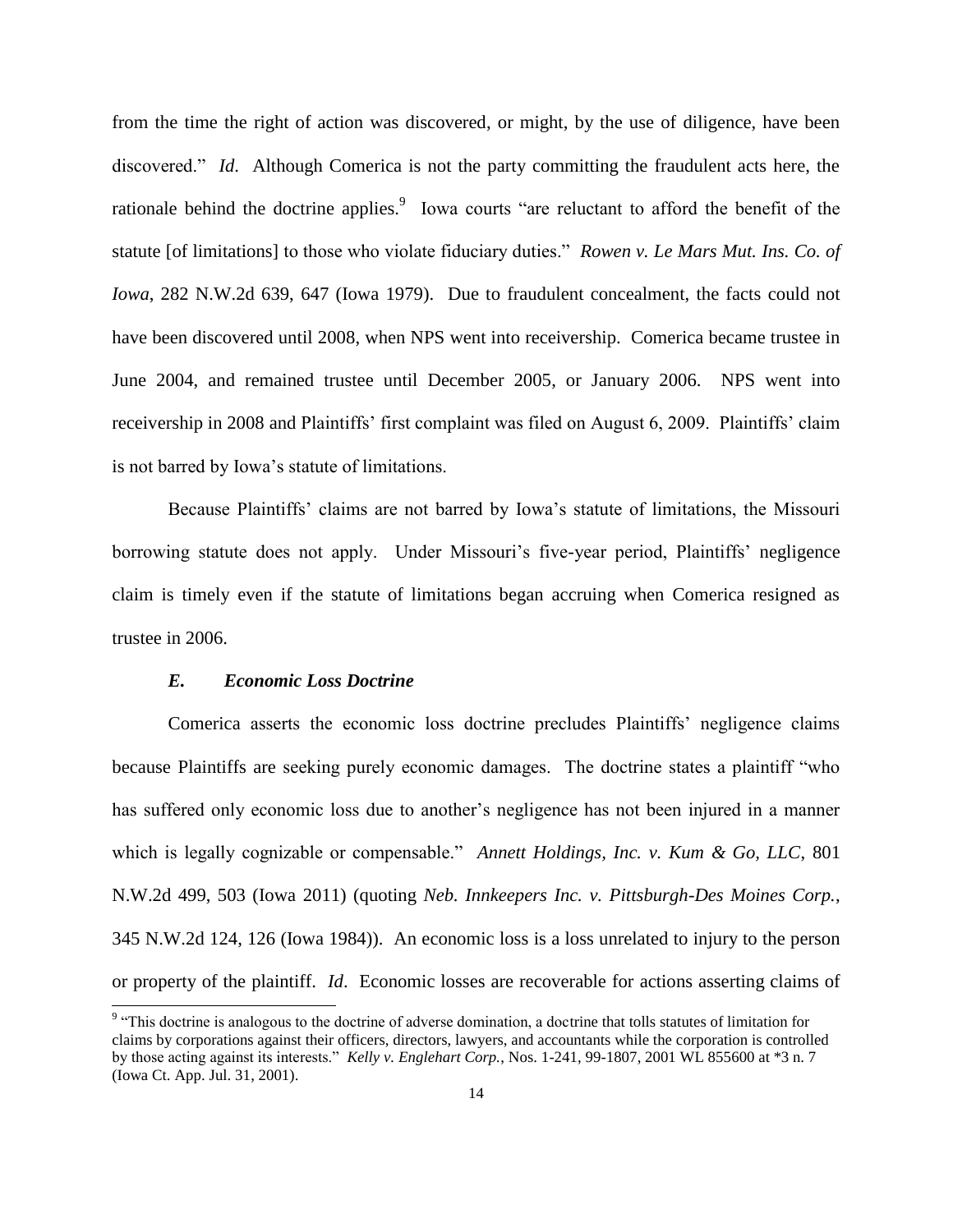professional negligence against attorneys and accountants, negligent misrepresentation, or when duty of care arises out of a principle-agent relationship. *Id.* at 504. The purpose of the doctrine is to prevent plaintiffs with contract claims from litigating them as tort claims. *Van Sickle Const. Co. v. Wachovia Commercial Mortg. Inc.*, 783 N.W.2d 684, 693 (Iowa 2010).

The economic loss doctrine does not apply here because the consumers and funeral homes were not in contract with Comerica and could not have brought breaches of contract claims. The damages at issue are not purely economic losses. Therefore, the Court denies Comerica's Motion for Summary Judgment on this point.

#### *F. In Pari Delicto Defense*

 $\overline{a}$ 

Comerica's final argument is Plaintiff SDR's claims are barred because the wrongdoing was perpetrated by NPS itself.<sup>10</sup> "The doctrine of in pari delicto is the legal counterpart to the equitable doctrine of unclean hands." *General Car & Truck Leasing Sys. Inc. v. Lane & Waterman*, 557 N.W.2d 274, 279 (Iowa 1996). The focus is on the relative culpability of the parties and will apply only where the plaintiff was equally or more culpable than the defendant or had the same or greater knowledge as to the illegality or wrongfulness of the action. *Id*. It does not matter to the analysis under what theory recovery is sought. *Id*. The doctrine applies if the defendant proves "(1) a material misrepresentation, (2) made knowingly (scienter), (3) with intent to induce another to act or refrain from acting, (4) upon which the other justifiably relies." *Id.* at 281 (quoting *Rosen v. Bd. of Med. Examiners*, 539 N.W.2d 345, 349 (Iowa 1995)).

A receiver is not precluded from asserting claims barred by a corporation's own fraud because the wrongdoer has been removed once a receiver has been appointed. *Kelley v. Coll. of* 

<sup>&</sup>lt;sup>10</sup> Comerica incorporated Bank of America's Motion for Partial Summary Judgment on this point [ECF No. 1814]. Bank of America cites Missouri law, but the applicable law is Iowa as provided in the trust agreement and under Missouri choice of law rules.